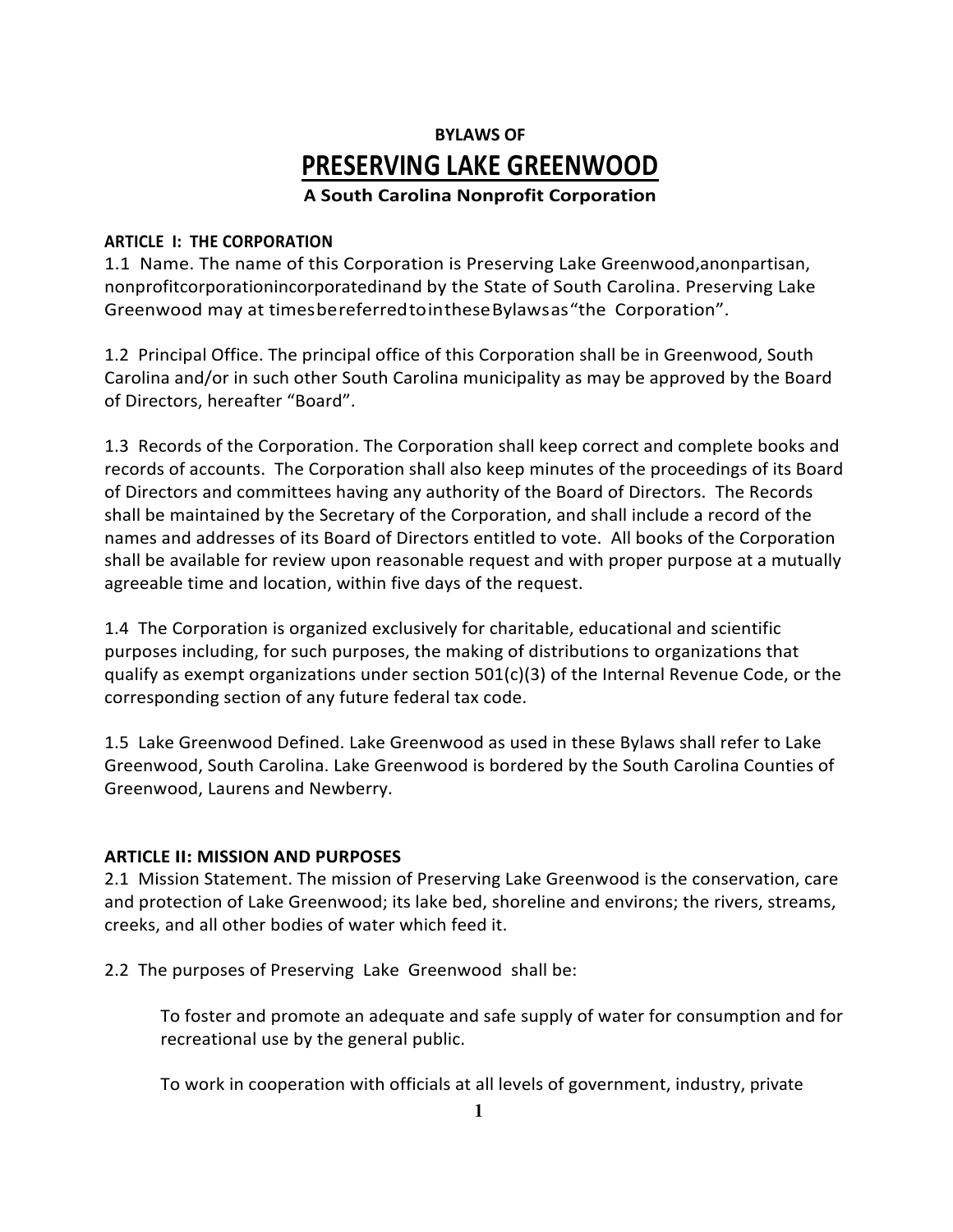citizens and advocacy organizations to maintain a safe supply of water that meets the needs of the general public, the business community and the municipalities and counties that rely on it.

To advocate for adequate funding resources by local, state and federal governments to protect and advance the quality of water in Lake Greenwood including, but not limited to, the development and safety of water treatment facilities, and to prevent the depositing of pollutants and sediment into Lake Greenwood from all sources. To engage in any lawful activity.

2.3 Goals. The goals of Preserving Lake Greenwood are 1) to maintain and improve the quality of its water; 2) to prevent the depositing of sediment onto the bed of Lake Greenwood; 3) to educate and enhance public and policy makers' understanding of conservation issues; and 4) to define and communicate Lake Greenwood's needs to legislators, decision makers and the general public.

#### **ARTICLE III: MEMBERSHIP**

3.1 Preserving Lake Greenwood shall have no members.

#### **ARTICLE IV: BOARD OF DIRECTORS**

4.1 General Powers: The Board of Directors shall manage the affairs of Preserving Lake Greenwood and constitutes the governing and administrative body of the Corporation.

4.2 Members of the Board: The Board shall consist of no less than nine (9) members and not more than fifteen  $(15)$ . The Board shall be composed of 1) persons who reside on property contiguous to Lake Greenwood, 2) Any individual who through their work or influence has demonstrated an ongoing commitment to the goals of this corporation, 3) persons who are interested in the preservation and beautification of Lake Greenwood, its shoreline and environs and in the quality and safety of Lake Greenwood's water supply and all bodies of water feeding into it. Board members are expected to attend regular board meetings and participate in Preserving Lake Greenwood's goals and objectives.

4.3 Organization of Board Membership. The Board of Directors shall be organized in classes, each consisting of one-third of the whole number of the Board of Directors. At each annual election, the successors to the class of Directors whose terms expire in that year shall be elected to hold office for a term of three years, so that the term of office of one class of Directors shall expire in each year.

4.4 Election of Directors: Directors shall be elected from qualified nominees submitted by a Nominating Committee appointed by the President of the Board. Directors shall be ratified at each annual meeting of the Board, and shall hold office for one year or until their death,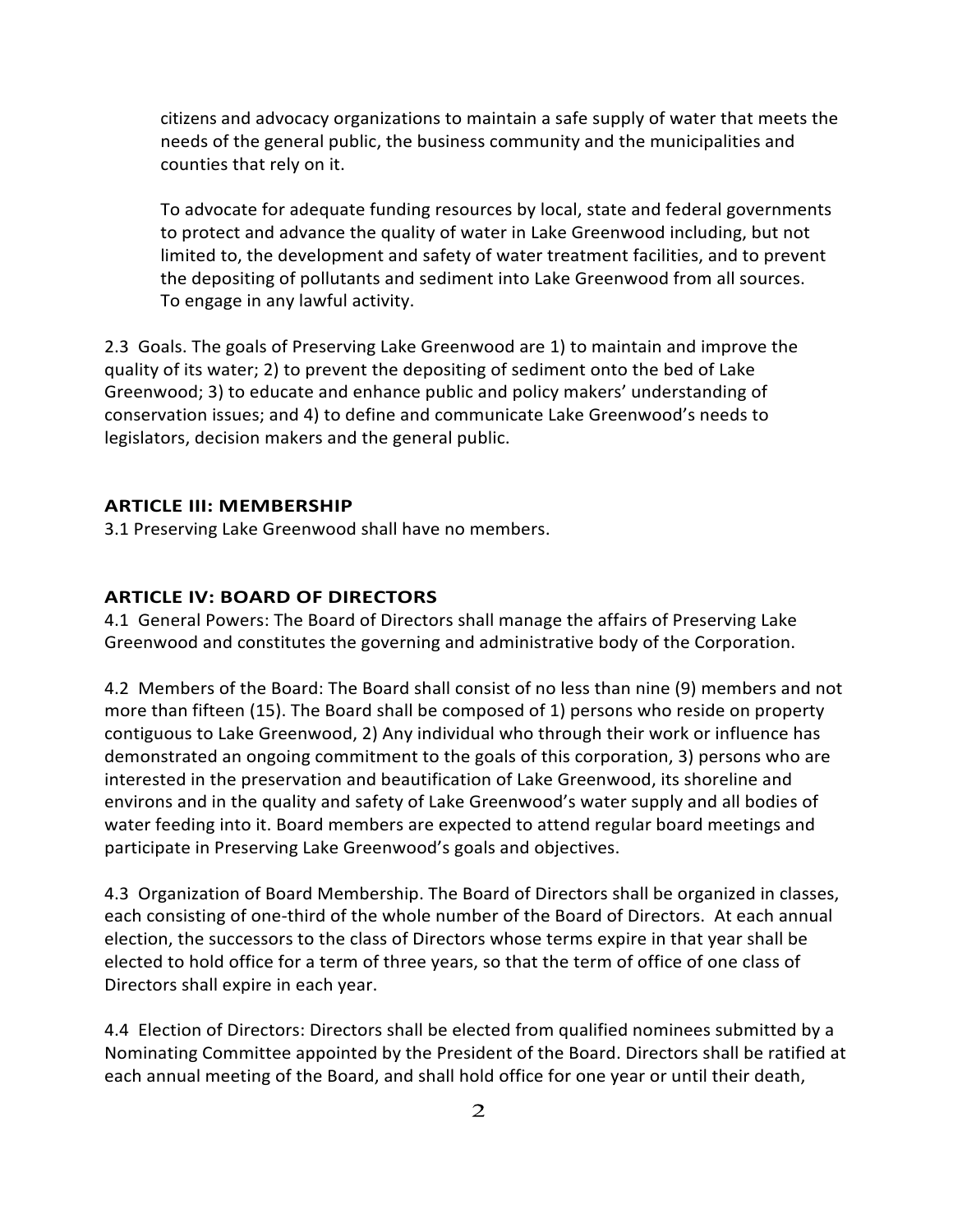disability, resignation, or removal.

4.5 Individuals invited to serve in an Ex Officio capacity. Certain individuals may be invited by the Board of Director annually to serve in an ex officio capacity. Ex officio members shall be seated with the Board of Directors with full voice but no vote and shall continue to serve so long as the majority of the Board of Directors approves of the Ex officio members.

4.6 Development of Positions/Actions Statements and Other Public Communications. The Board may develop position statements and other public communications on issues related to Preserving Lake Greenwood's mission. A two-thirds (2/3) majority of the Board present must approve adoption of such positions/actions and other public communications, including but not limited to communications by public letter, website, interviews or public communications.

4.7 Quorum. At all Board meetings, a majority of the directors shall constitute a quorum for the transaction of business. At a meeting at which there is a quorum present, a simple majority affirmative vote of the directors present is required to pass a motion before the board, provided a greater number is not required by law or by these Bylaws.

4.8 Vacancies/Removals. The Board may, by affirmative vote of two-thirds (2/3) of the directors, remove any director for cause. Any director shall be automatically removed from the board upon absence fifty percent (50%) of the meetings unless just cause for the absence can be demonstrated to the board. Such members shall be given an opportunity to be heard by the Board of Directors prior to or at the next scheduled meeting of the Board.

## **ARTICLE V: OFFICERS**

5.1 Officers. The Board shall choose the officers of Preserving Lake Greenwood from Members of the Board and/or those persons who meet the requirements for Members of the Board under section

5.2 Professional staff of trade associations may not serve as officers of Preserving Lake Greenwood. Officers shall be a President, a Vice President, a President Elect, a Secretary, and a Treasurer. Officers shall serve terms of one year.

5.3 Vacancies. If the office of any officer becomes vacant for any reason, the Executive Committee of the Board shall fill the vacancy for the unexpired term of that office from the Board of Directors within 30 days of the vacancy.

5.4 Powers and Duties. The officers of Preserving Lake Greenwood shall have the following duties, with all powers necessary to the performance thereof, and such other duties and powers as the Board of Directors may designate.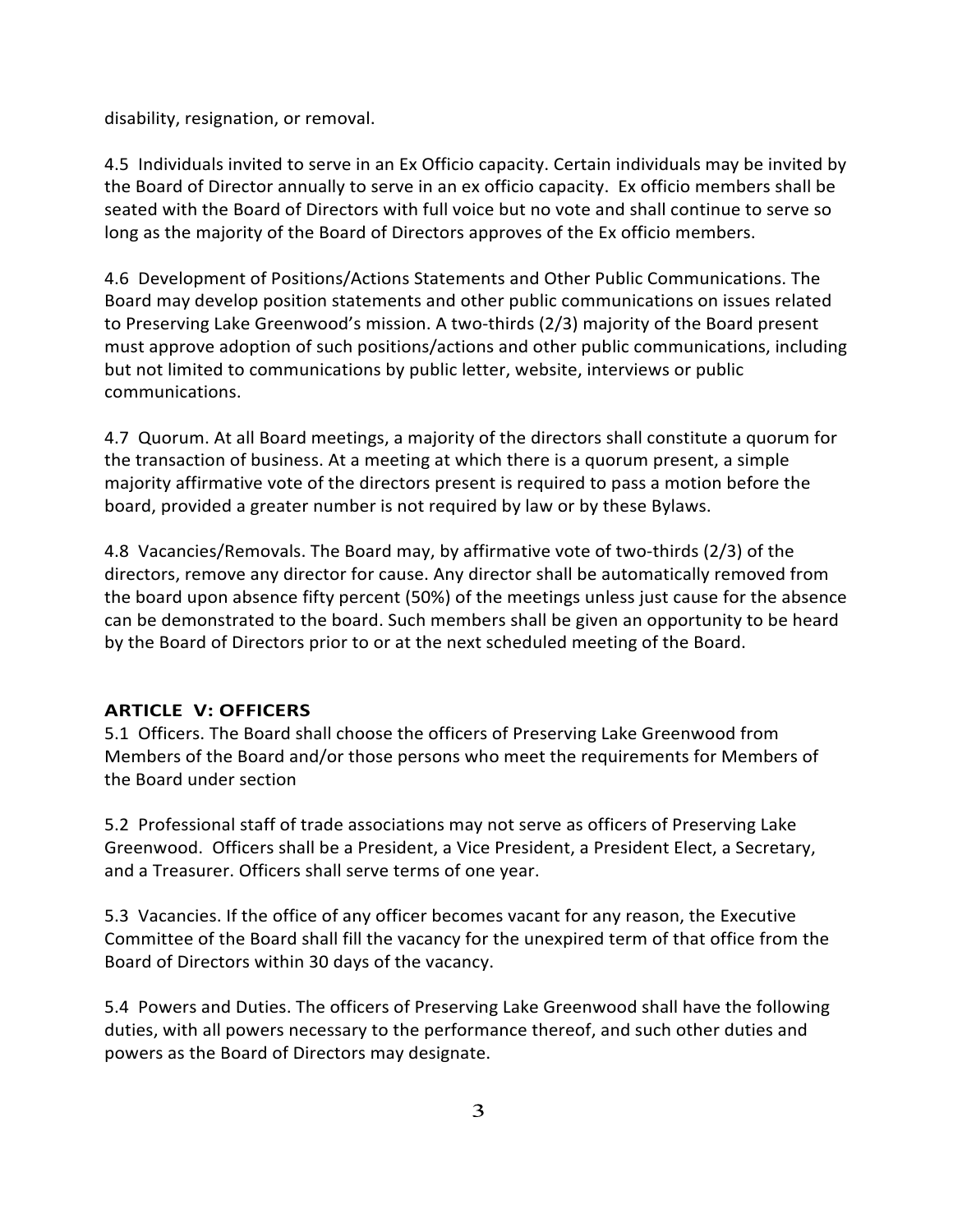President. The President will be the chief executive officer of the corporation and shall supervise the general and active management of the business of Preserving Lake Greenwood. It will be the duty of the President to preside at all meetings of the Board of Directors and Executive Committee and to have general supervision of the affairs of the corporation. The President will execute on behalf of the corporation all contracts, deeds, conveyances, and other instruments in writing that may be required or authorized by the Board of Directors for the proper and necessary transaction of the business of the corporation.

Vice President. The Vice President shall, in the absence or disability of the President, be designated to perform the duties and execute the powers of the President and to perform such other duties as may be assigned to him or her by the President or the Board. In the absence of the President, the execution by the Vice President on behalf of the Corporation of any instrument will have the same force and effect as if it were executed on behalf of the Corporation by the President.

President Elect. The President Elect will serve on the Executive Committee and as an officer of the Board of Directors for a term of one year as President-Elect and then for one year as President of the Corporation. The President Elect may represent the Corporation at public events and may execute other duties as assigned to him or her by the President of the Board.

Treasurer. The Treasurer will have general charge of the finances of Preserving Lake Greenwood. When necessary and proper, the Treasurer will endorse on behalf of the Corporation all checks, drafts, notes, and other obligations and evidences of the payment of money to the Corporation or coming into the Treasurer's possession; and the Treasurer will deposit the same, together with all other funds of the Corporation coming into his or her possession, in such bank or banks as may be selected by the Board of Directors. The Treasurer will keep full and accurate account of all receipts and disbursements of the Corporation in books belonging to the Corporation, which will be open at all times to the inspection of the Board of Directors. The Treasurer will present to the Board of Directors at its annual meeting his or her report as Treasurer of the Corporation and will from time to time make such other reports to the Board of Directors as it may require.

Secretary: The Secretary will be responsible for keeping the corporate records. The Secretary will give or cause to be given all notices of meetings of the Board of Directors and all other notices required by law or by these Bylaws. The Secretary will by the custodian of all books, correspondence, and paper relating to the business of the corporation, except those of the Treasurer. The Secretary will present at each annual meeting of the Board of Directors a full report of the transactions and affairs of the corporation for the preceding year and will also prepare and present to the Board of Directors such other reports as it may desire and request at such time or times as it may designate. The Board of Directors at its discretion may elect an assistant Secretary, not necessarily a member of the Board of Directors, who will perform the duties and assume the responsibilities of the Secretary as above set forth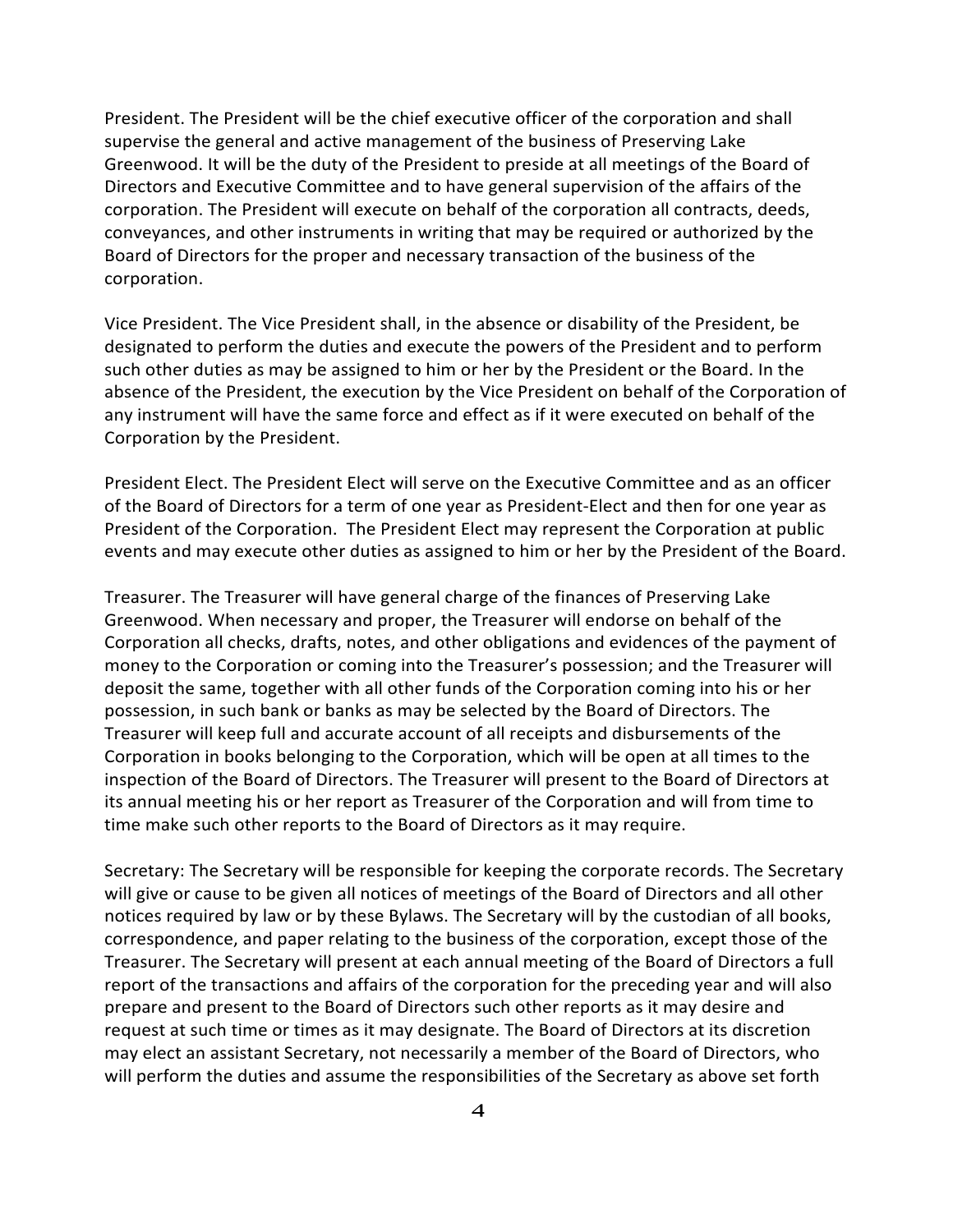under the general direction of the Secretary or President.

## **ARTICLE VI: EXECUTIVE COMMITTEE**

6.1 Executive Committee Members. The Executive Committee shall consist of (a) the current Officers of Preserving Lake Greenwood and (b) the immediate past President, all of whom are in good standing.

6.2 The President. The President shall preside at all meetings of the Executive Committee. In the absence or disability of the President, the Vice President will assume responsibility to perform the duties and exercise the powers of the President.

6.3 Powers and Duties. The Executive Committee shall have the responsibility of transacting the Corporation's business between Board meetings, except those matters specifically reserved for the Board by these Bylaws, with all powers necessary to the performance thereof, and such other duties and powers as the Board may designate. All actions of the Executive Committee shall be reported to the Board for ratification.

# **ARTICLE VII: MEETINGS OF THE BOARD OF DIRECTORS AND EXECUTIVE COMMITTEE OF THE BOARD OF DIRECTORS.**

7.1 Meetings will be held at least three (3) times each calendar year at such place as may be designated in the Annual Meetings. An annual meeting of the Board of Directors will be held in January of each year in Greenwood County South Carolina and/or in a place within the State of South Carolina determined by the Board. This annual meeting shall be for the purposes of (1) electing officers and directors, (2) approving the annual budget, (3) approving the program goals of the organization, and (4) any other business necessary for the organization. In addition to its annual meeting, the Board of Directors will hold regular notice of the meeting.

7.2 Special Meetings. Special meetings of the Board of Directors may be called at any time by the President of the Corporation or in the President's absence by the Vice President or upon receipt of a request therefore signed by at least twenty percent (20%) of the Directors or by a majority of the full-time, permanent paid staff of the Corporation, if any.

7.3 Notice. Notice of the regular meetings of the Board shall be distributed to each Director, not less than ten (10) days before the date of the meeting.

Notice may be oral or written.

Notice may be communicated in person; by telephone, telegraph, teletype, facsimile transmission (FAX), or other form of wire or wireless communication; or by mail, email or private carrier. If these forms of personal notice are impracticable, notice may be communicated by a newspaper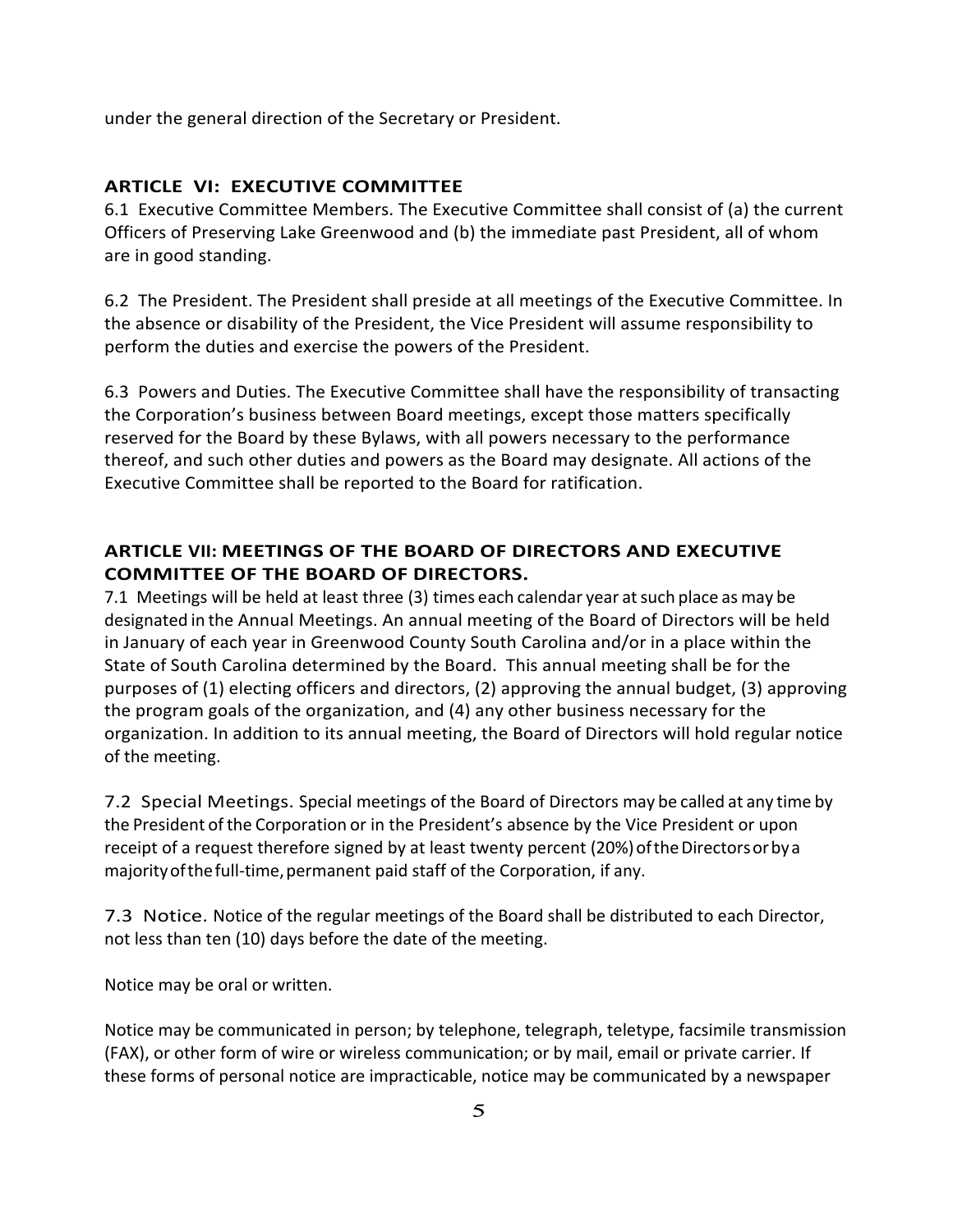of general circulation in the area where published; or by radio, television, or other form of public broadcast communications.

7.4 Participation in Meetings, in Person and Electronic Ordinarily, meetings will be held in person. Individuals may participate in meetings through telephonic or other electronic communications means so long as all persons participating can hear each other and participate in real time. An individual attending a meeting through telephonic or electronic means pursuant to this section shall be considered present, and members shall have voice and vote at such meeting. Participation by electronic means, including voting, shall be governed by best practices for electronic meetings, with deference given to the most current edition of Robert's Rules of Order.

## 7.5 Voting.

Each Director shall be entitled to one (1) vote and voting rights of a Director shall not be delegated to another nor exercised by proxy. The method of voting and outcome of any vote taken on any matter shall be recorded in the minutes of the organization.

Voting by Electronic Means. For simple matters, an electronic vote may be exercised and recorded by email. When voting by email or other electronic means, the President shall present the motion for consideration to the entire body and clearly state the possible responses to the matter. Board members shall use "reply all" to provide their response to the issue. The Secretary shall tally the votes, insuring that at least 2/3 of the Board members respond, and shall report the results of the vote. If any member objects to an electronic vote, or if significant discussion or questions arise, the President shall table the motion until the next meeting of the body.

7.6 Executive Committee Meetings. Meetings of the Executive Committee shall be held at the place, date and hour set by the President. The Executive Committee shall meet as necessary or at the call of the President that may set the place, date, and hour of other meetings.

7.7 Meetings by Telephone or Other Electronic Means. Any or all Executive Committee members may participate in an Executive Committee meeting by means of conference telephone or any other means of communication by which all persons participating by such means simultaneously hear each other and shall be considered to be present in person at such meeting.

7.8 Voting. Each Executive Committee member shall be entitled to one (1) vote and voting rights of a committee member shall not be delegated to another nor exercised by proxy.

7.9 Quorum. A majority of the number of committee members shall constitute a quorum for the transaction of business at any meeting of the Executive Committee.

7.10 Conduct of Meetings. The most current edition of Robert's Rules of Order will be the authority for all questions of procedure at any meetings of the Corporation. The President may appoint a parliamentarian to aid and assist in maintaining proper order during meetings.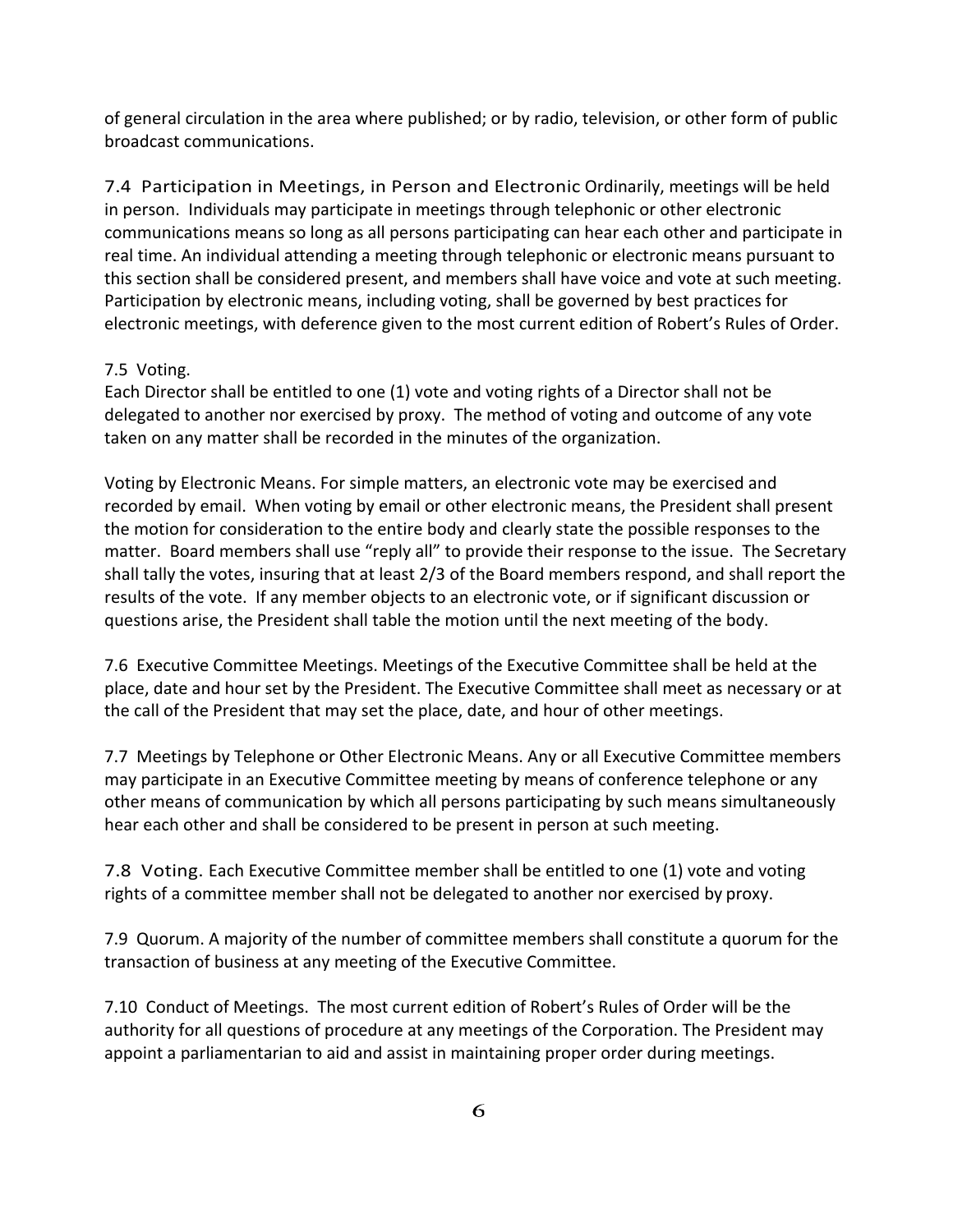#### **ARTICLES VIII: STANDING AND SPECIAL COMMITTEES**

8.1 Standing Committees. There shall be five (5) standing committees of the Corporation as follows:

Nominating Committee. The President shall appoint the Nominating Committee from the Board of Directors. The committee's purpose shall be to submit nominations for the Corporation's Officers and Directors.

Audit Committee. The President shall appoint an Audit Committee of 3-5 Individuals. This committee may include not more than two members of the Board of Directors and at least one at-large participant/volunteer in the activities of the Corporation. The purpose of the Audit Committee is to provide an annual review of the Financial Statements of the Corporation, a review of the minutes and other records of the Corporation, and to provide to the Board of Directors a report and recommendations for maintaining and improving the health of the Corporation.

Administration Committee: This committee will be chairedbytheTreasurerandwillconsistof threetofivemembers appointed by the President to one year terms. This committee will oversee and monitor the fiscal operations of the Corporation, develop an annual budget for recommendation to the Board, and develop and assist in the implementation of a funding strategy for the Corporation. Additionally, the Administration Committee will oversee and assist the Treasurer and other Officers of the organization assuring compliance with necessary local, state and federal filings required of the Corporation.

Advocacy and Preservation Committee. This committee will focus on activities related to the mission and goals of the Corporation that fulfill the advocacy and preservation roles of the Corporation.

Outreach and Education. This committee will focus on the activities related to the mission and goals of the Corporation that fulfill the outreach and education functions of the Corporation.

8.2 Special Committees and Task Forces. The President, with the approvaloftheBoard,may createoneormorespecial committeesand/ortaskforcesandappointpersonstoserve.

#### **ARTICLE IX: ADMINISTRATION**

9.1 Administration. The Executive Committee may employ and evaluate an individual or an entity to carry out the Corporation's business. The chief staff person shall have the title of Executive Director. The Executive Committee shall specify the Executive Director's terms of employment, which shall be at will. The Executive Director shall manage and direct all activities of Preserving Lake Greenwood as prescribed in these Bylaws and by the Executive Committee.

**9.2** Staff. The Executive Director may employ, evaluate, and may terminate the employment of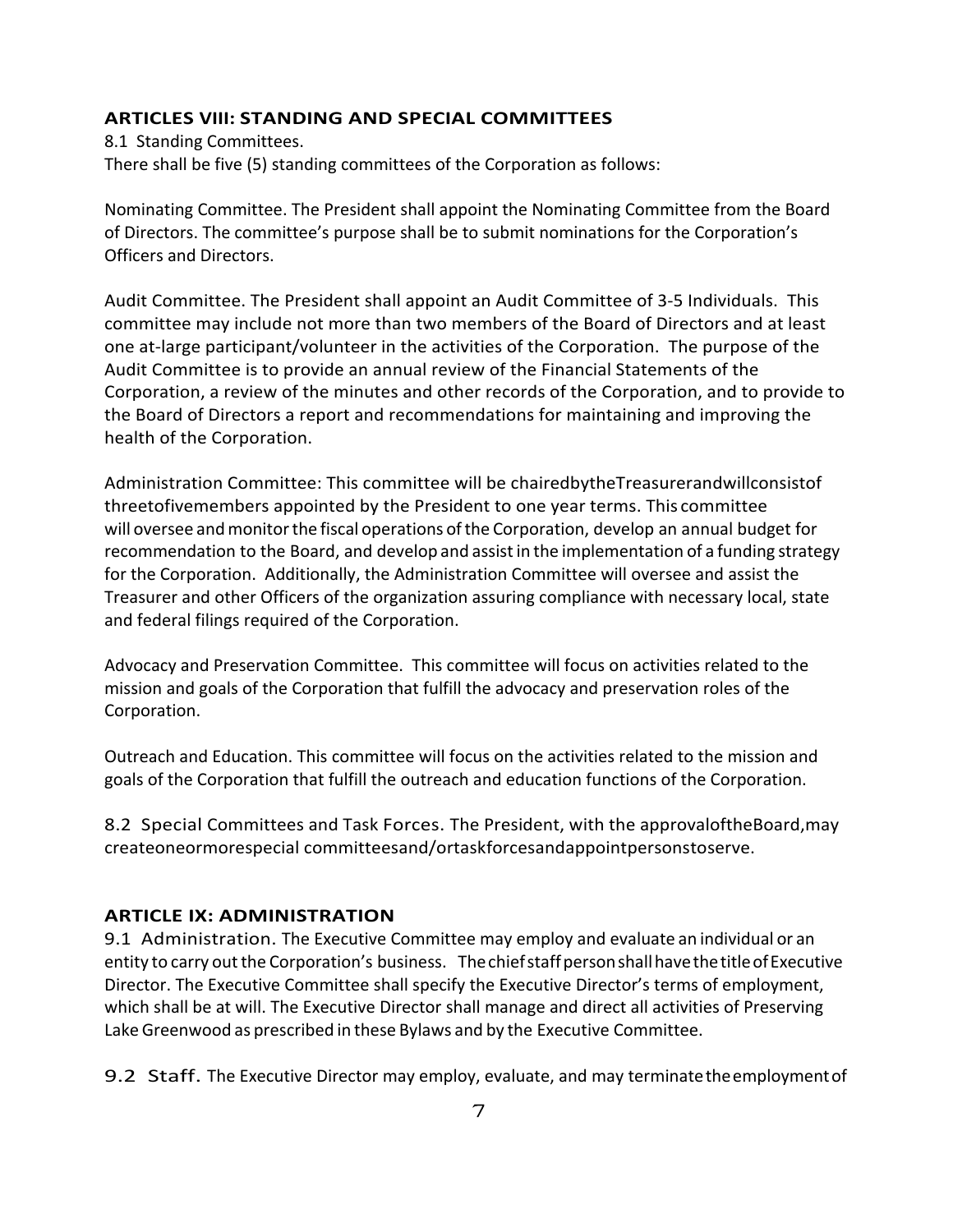themembersofstaffnecessarytocarry ontheworkofPreservingLakeGreenwoodandfixtheir compensation with approval of the Executive Committee. The Executive Director shalldefinestaff duties, supervise performance, establishtitles, and delegate those responsibilities of management that shall, in the Executive Director's judgment, be in the Corporation's best interest.

## **ARTICLE X: COMPENSATION**

10.1 Directors, officers, and committee members, with theexception of the Executive Director, shall not receive compensation for their services; provided that directors, officers, and committee members are not precluded from serving Preserving Lake Greenwood in any other capacity and receiving compensation. By resolution of the board, reasonable expenses may be allowed for attendance at regular and special meetings of the Board.

## **ARTICLE XI: CORPORATE EARNINGS**

11.1 Preserving Lake Greenwood is a nonprofit corporation. The net earnings of the Corporation shall in no way inure to the benefit of any member, individual, or other corporation.

# **ARTICLE XII: INDEMNIFICATION AND INSURANCE**

# 12.1 Authority to Indemnify.

To the extent permitted by Title 33, Chapter 31, Article 8, Subarticle E of the South Carolina Code of Laws [Indemnification of Directors of Nonprofit Corporations under the South Carolina Nonprofit Corporation Act, Sections 33-31-850 through 33-31-858, inclusive], or any corresponding section of any future code, the Corporation may indemnify an individual made a party to a proceeding because the individual is or was a director against liability incurred in the proceeding.

# 12.2. Insurance.

The Corporation may purchase and maintain insurance on behalf of its past and current directors, officers, employees, or agents against liability asserted against or incurred by him or her in that capacity or arising from his status as a director, officer, employee, oragent, whether or not the corporation would have power to indemnify the person against the same liability under Section 33-31-851 or 33-31-852 of the South Carolina Code of Laws.

# **ARTICLE XIII: MISCELLANEOUS PROVISIONS**

13.1 Fiscal Year. The Fiscal Year of the organization will run from January 1 to December 31 of each calendar year.

13.2 Special Corporate Acts. All contracts, deeds, documents, and other corporate instrumentsandallchecksordemandsformoney and notes of Preserving Lake Greenwood shall be signed by such officer or officers or such other person or persons as the Executive Committeemaydesignate.